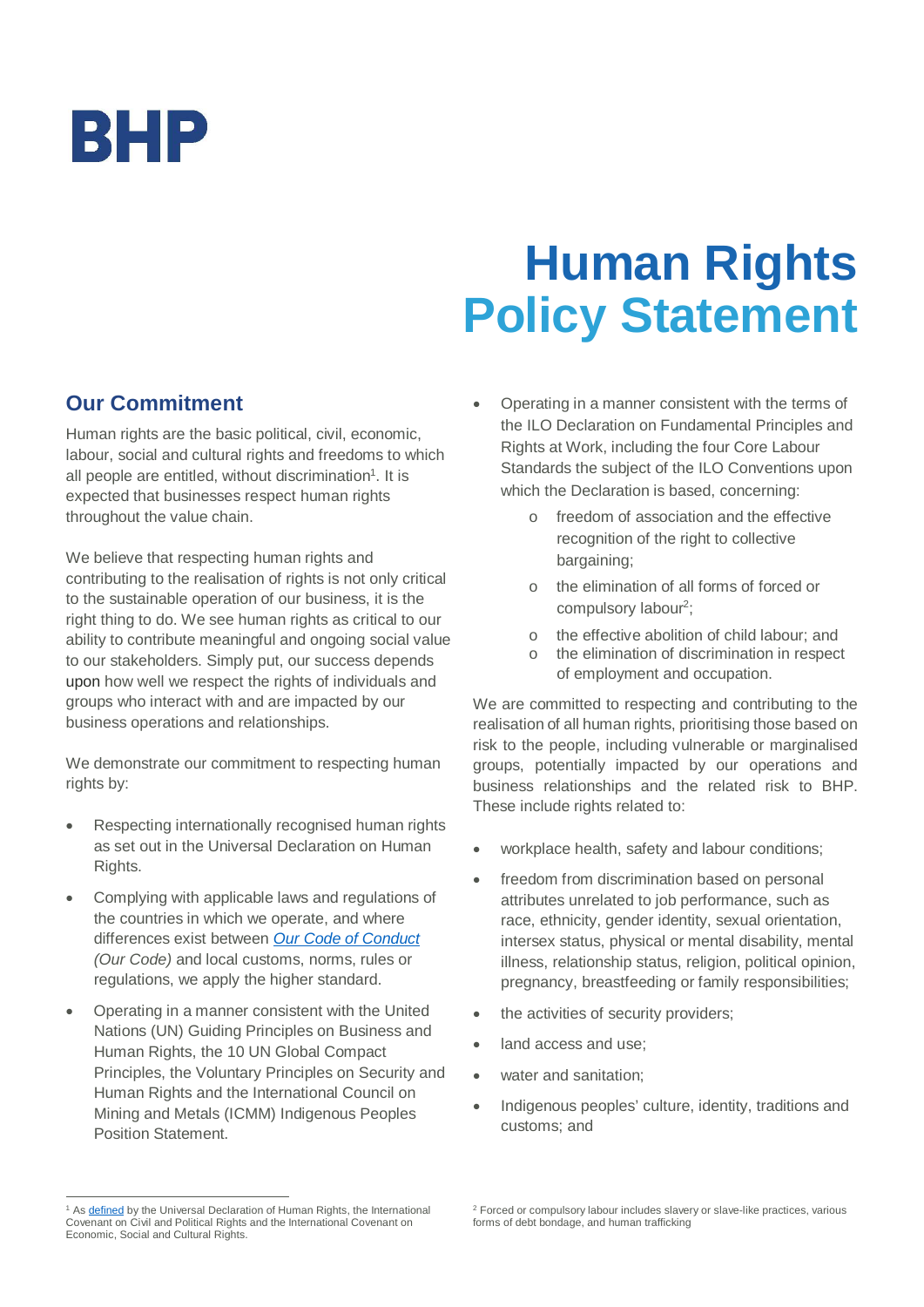communities / project affected stakeholders near our operations including our tailings storage facilities $3$  including resettlement and consultation and consent processes.

We recognise we must continually assess the human rights context of our activities, including impacts that we may cause and those to which we may contribute or be directly linked. This determines the prevention, mitigation and remedy measures required, including using leverage in our business relationships.

# **Our Approach**

We respect human rights by embedding relevant international standards and frameworks in our systems and processes.

## *Governance and Due Diligence*

*Our Code* sets our human rights commitments and the standards of behaviour for our people, as well as our expectations for all third parties we deal with, including our suppliers, contractors and customers, community partners and governments. The human rights commitments in *Our Code* are implemented through mandatory minimum performance requirements in *[Our](https://www.bhp.com/our-approach/our-company/governance) [Requirements](https://www.bhp.com/our-approach/our-company/governance)* standards and through our Policy Statements. We recognise that human rights may be impacted by many different business activities, therefore *Our Requirements* standards require we take a risk-based approach that considers human rights, social and community, environmental, direct, indirect and cumulative impacts in a range of circumstances, including:

- For our operations, we set the standard and provide guidance for regular completion of human rights due diligence and human rights impact assessments; planning, documenting and responding to stakeholder engagement including complaints and grievance management; respecting Indigenous peoples' rights and meeting our commitment to the ICMM Indigenous Peoples Position Statement; and considering community resettlements.
- For decisions around acquisitions and divestments, new activities in high-risk countries and major projects, human rights, social and community impact issues must be considered and a human rights impact assessment performed for the key phases of our major projects.
- For the closure of our sites, we require a risk assessment that includes risks associated with social, environmental, direct, indirect and cumulative impacts and an external stakeholder engagement plan, including community, for the site lifecycle.
- · We require the assessment and management of tailings storage facilities in a manner that respects human rights and is aligned to the Global Industry Standard on Tailings Management.
- · *Our Requirements for Security, Crisis and Emergency Management and Business Continuity Plans* standard sets out how we must comply with the Voluntary Principles on Security and Human Rights.
- · *Our Requirements for Supply* standard maintains supplier prequalification, contracting and ongoing monitoring requirements to manage supplier risks, including in relation to human rights, and applies globally defined *Minimum supplier requirements* for suppliers and contractors.
- · Our *[Indigenous Peoples Policy Statement](https://www.bhp.com/our-approach/operating-with-integrity/indigenous-peoples/bhp-indigenous-peoples-policy-statement)* and Strategy is aligned to the ICMM Indigenous Peoples Position Statement and drives our approach to engaging and supporting Indigenous peoples and addressing the principle of free, prior and informed consent.
- We acknowledge the connection between environmental sustainability and human rights and, through *Our Requirements for Environment and Climate Change* standard, set standards and governance and risk management processes to sustainably manage air, land, biodiversity and water resources.
- · Our Position Statements on *Climate Change* and *Water Stewardship* recognise the shared challenge of addressing these global issues and set our commitments and approaches to playing our part.

Human rights are also integrated into BHP's risk management system through these standards. Our Board [Sustainability Committee](https://www.bhp.com/-/media/documents/ourapproach/governance/180223_suscotor.pdf?la=en) assists with governance and monitoring of our approach, overseeing health, safety, environment, community (HSEC) and other human rights matters, including the adequacy of the systems in place to identify and manage HSEC-related risks, legal and regulatory compliance and overall performance.

<span id="page-1-0"></span><sup>&</sup>lt;sup>3</sup> Aligned with the Global Industry Standard on Tailings Management